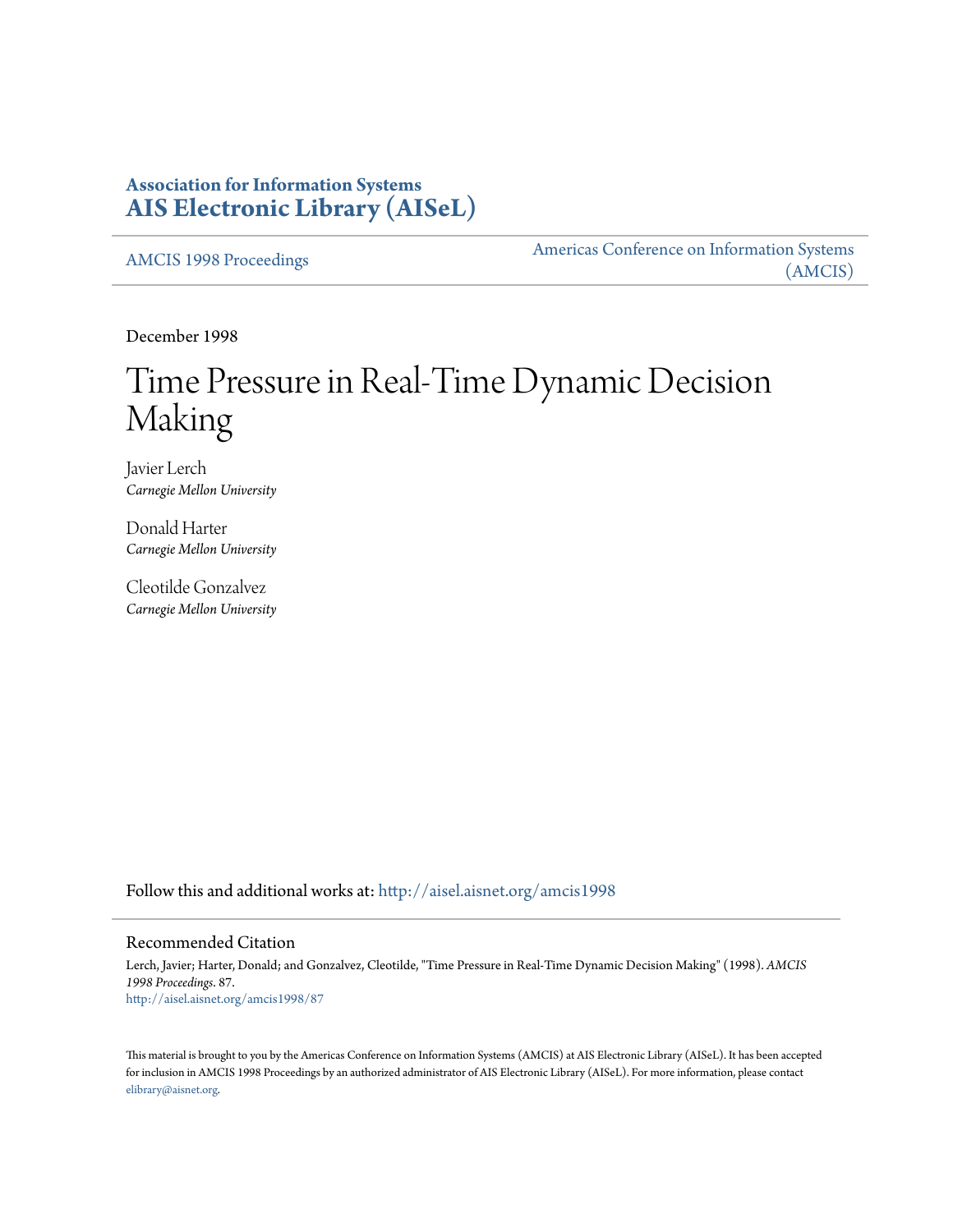# **Time Pressure in Real-Time Dynamic Decision Making**

**F. Javier Lerch Donald E. Harter Cleotilde Gonzalvez** Center for Interactive Simulations Carnegie Mellon University

#### **Abstract**

*This research investigates the impact of time pressure and individual differences on performance and learning in a Real-Time Dynamic Decision Making (RTDDM) task. Our results indicate that individuals with high spatial WM capacity improved their performance in a high time pressure environment, while individuals with low spatial WM capacity did not. Our results also indicate that individuals with high linguistic WM capacity performed worse than individuals with low linguistic WM capacity. These results suggest that in high time pressure tasks, spatial thinking helps decision makers to build more efficient and effective cognitive models of the environment. We conclude by discussing the implications of these results for training and for the design of computer support in RTDDM tasks.*

#### **Introduction**

Real-Time Dynamic Decision Making (RTDDM) tasks have three main characteristics: a) the decision maker has to make a series of interdependent decisions; b) the environment changes because of exogenous events and because of prior decisions; and c) the pacing of decisions is dictated by the task rather than by the decision maker (Brehmer, 1990). This research investigates the impact of time pressure on performance and learning in a RTDDM task. It also studies the impact of linguistic and spatial Working Memory (WM) capacity on performance and learning.

#### **Theory**

WM is the system for *holding* and *manipulating* information during the performance of cognitive tasks (Baddeley, 1990). Limitations in WM capacity have been recognized as a major bottleneck in human cognitive processing. We would expect that differences in WM capacity will have a great impact on how individuals perform and learn in RTDDM tasks because these environments impose high cognitive workloads. More specifically, we would expect that individuals with high WM resources should be better able to cope with rapidly changing environments. Also, since WM is used for both performance and learning, we would expect that decision makers would learn better decision strategies when they are *first* trained in a low time pressure environment, and then they are asked to make decisions in a higher time pressure environment. Conversely, individuals that are trained from the beginning in a high time pressure environment should find it harder to learn better decision strategies because all their cognitive resources are devoted to executing the task, and they have less spare resources devoted to learning. This prediction should be mediated by individual differences in WM capacity.

WM is divided into two subsystem: 1) a linguistic sub-system, and 2) a spatial sub-system. In the linguistic sub-system, information is kept in linguistic code, and the processing of this information can be characterized as sequential and propositional. In the spatial sub-system, information is kept in visual code, and the processing can be characterized as more parallel and analogical. There is a strong evidence that language processing and spatial thinking are supported by separate pools of WM capacity (Shah and Miyake, 1996).

Prior studies have shown that individuals with high linguistic WM capacity perform better than individuals with low linguistic WM capacity in a variety of real-time tasks such as reading comprehension (Just and Carpenter, 1992) and phone-based interaction (Huguenard, Lerch, Junker, Patz and Kass, 1977). Therefore, we would expect that individuals with high linguistic WM capacity will perform and learn better than individuals with low WM capacity in a RTDDM task.

We did not make any predictions about the impact of individual differences in spatial WM capacity since our task is embedded in a scheduling decision making environment that requires the processing of numbers. Number processing is mainly handled by the linguistic sub-system in WM (Shah and Miyake, 1996). But it is possible that decision makers with high spatial WM capacity may decide to build a spatial model of the task, and use this model to make decisions. Since spatial thinking exhibits more parallel processing than linguistic processing, individuals with high spatial WM capacity may be better able to handle the high cognitive demands of RTDDM tasks if they can build a visual model of the task.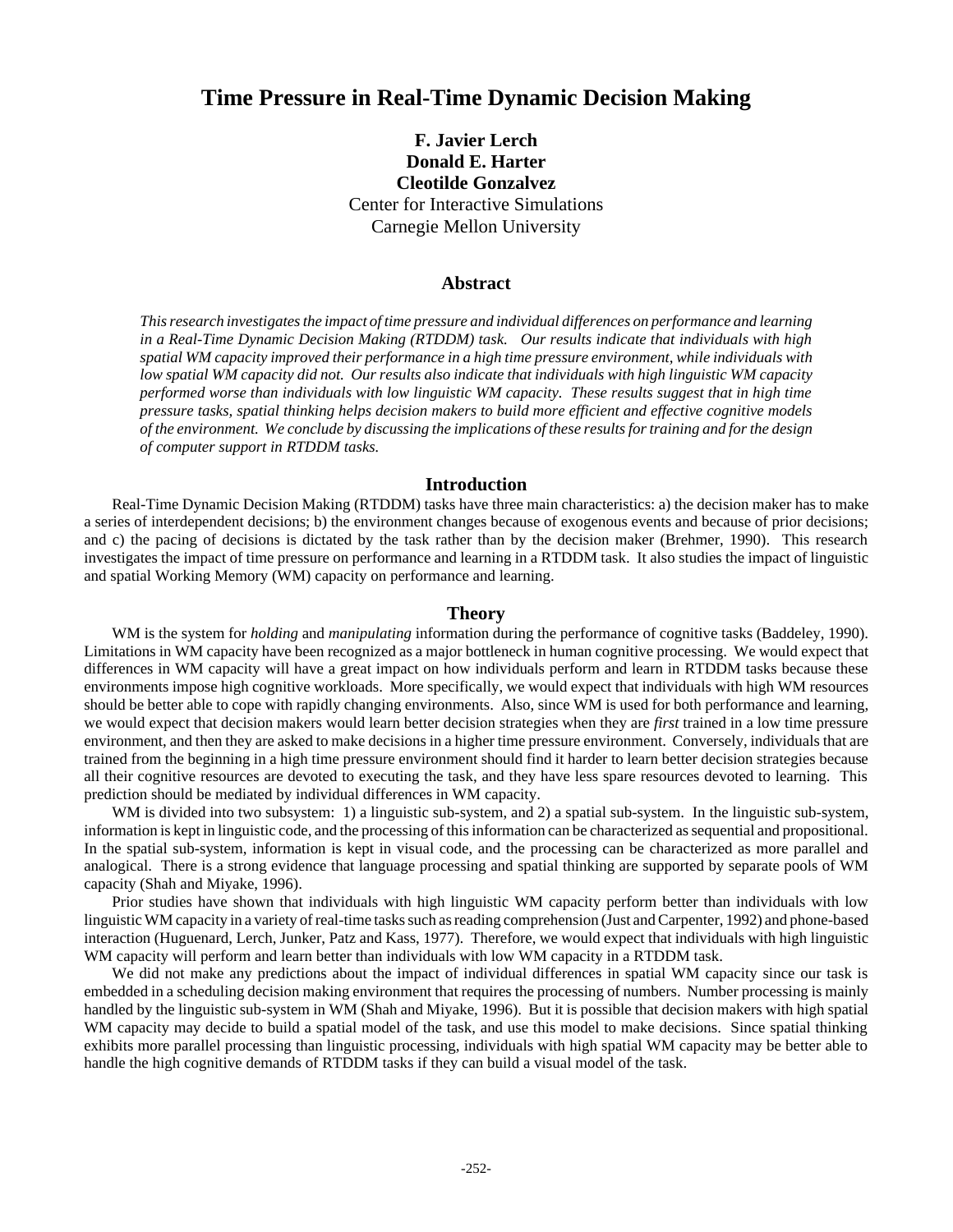#### **Laboratory Study**

We used a simulation tool that reproduces the scheduling of mail in the sorting factories of the United States Postal Service (USPS, Lerch, Ballou and Harter, 1997 for a detailed description of the simulation). The task requires the scheduling of mail sorting jobs into a limited number of sorting machines. Performance was measured by the number of pieces of mail (trays of mail) that are not sorted in time to meet their deadlines. Therefore, the more trays of mail that are missed, the worse the performance of the decision maker.

We ran 25 participants using this simulation. Each participant was run in five consecutive days, and paid \$50 at the end of the 5 days. In the first two days, each participant completed three psychological tests: the Reading Span Test (Daneman and Carpenter, 1980) that measures WM capacity for language processing; the Spatial Span Test (Shah and Miyake, 1996) that measures WM capacity for spatial thinking; and the Raven Progressive Matrices Test (Raven, 1962) that measures general analytical intelligence. We decided to use the Raven test because there is a strong correlation between measures of WM capacity and general intelligence (Kyllonen and Christal, 1990). We wanted to make sure we isolated the impact of WM capacity, without confounding these results with the impact of general intelligence on performance and learning.

In the last three days, each participant was randomly assigned to one of two groups: the Fast-Fast condition and the Slow-Fast condition. The simulation was run either in a Fast mode (8 minute trials), or in a Slow mode (16 minute trials). In the Fast-Fast condition, participants ran the simulation 6 times for three days in the Fast mode (18 trials over three days). In the Slow-Fast condition, participants ran the simulation in the Slow mode for the first *two* days. In these *two* days, they only ran 3 trials per day, so their total time on task was the same as the time on task for Fast-Fast participants (Slow-Fast: 3 trials  $x$  16 minutes = 48 minutes per day; Fast-Fast: 6 trials x 8 minutes = 48 minutes per day). In the third (last) day, the Slow-Fast participants ran the simulation 6 times in the Fast mode (8 minute trials), the same as the Fast-Fast participants. We expected Slow-Fast participants would exhibit more learning than Fast-Fast participants.

#### **Results**

Figure 1 shows the results for the two experimental groups. We averaged the results of each participant across trials for each day so each participant had only three repeated performance measures (one for each day).

We ran an analysis of variance with three repeated measures using the measures of individual differences as co-variates. We also ran the same analysis using the raw performance data for each trial (18 trials for Fast-Fast and 12 trials for Slow-Fast). Since the statistical results are the same, we only report results using average performance per day.

There is no significant difference between the two experimental groups  $[F(1,20)=0.04, \text{ns}]$ , and no significant interaction between group and day  $[F(2,40)=1.36, \text{ns}]$ .

Figure 2 shows the results when we divided the participants into two groups (low and high) using the mean of the linguistic WM capacity test (Mean linguistic WM=61.0; 14 subjects were classified as low and 11 subjects as high). High linguistic WM capacity individuals performed *worse* than individuals with low linguistic WM capacity [F(1,20)=6.903, p<.02]. This result is in the opposite direction from our prediction. There is no significant interaction effect between linguistic WM and day [F(2,40  $=$ .141, ns].



**Figure 1. Performance for FF and SF Conditions**





Figure 3 shows the results for the high and low spatial WM capacity groups. There is no main effect between the two groups (F(1,20)=.014, ns), *but* there is a significant interaction effect between spatial WM and day [F(2,40)=3.758, p<.04] (Mean Spatial WM=42.0; 13 subjects were low, and 12 subjects were high). The high spatial WM participants were able to improve their